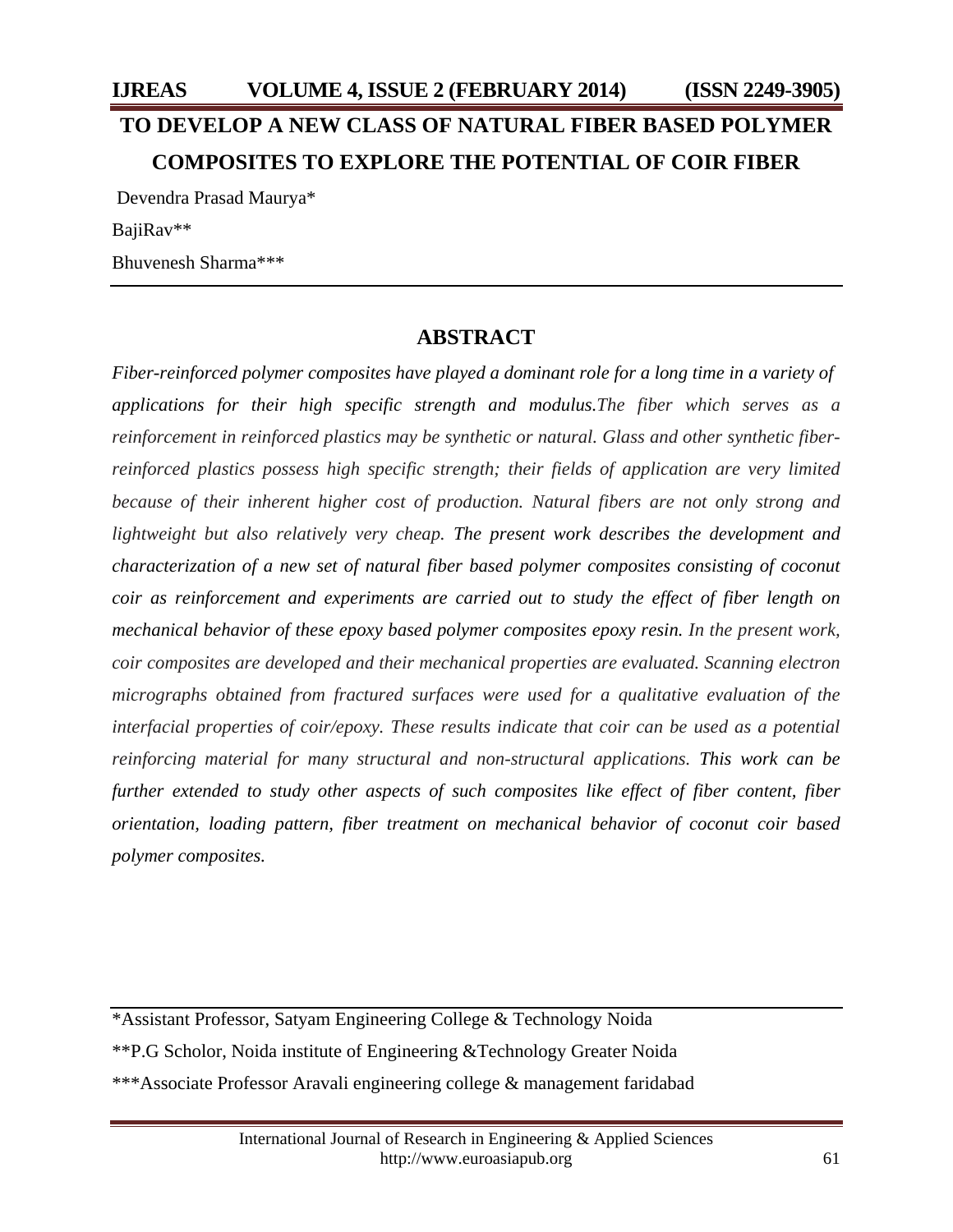## **INTRODUCTION**

The advantage of composite materials over conventional materials stem largely from their higher specific strength, stiffness and fatigue characteristics, which enables structural design to be more versatile. Composites are materials that comprise strong load carrying material (known as reinforcement) imbedded in weaker material (known as matrix). Reinforcement provides strength and rigidity, helping to support structural load. The matrix or binder (organic or inorganic) maintains the position and orientation of the reinforcement. The reinforcement may be platelets, particles or fibers and are usually added to improve mechanical properties such as stiffness, strength and toughness of the matrix material. Long fibers that are oriented in the direction of loading offer the most efficient load transfer.

**1.1 Composites:** A definition, a composite material is made by combining two or more materials to give a unique combination of properties, one of which is made up of stiff, long fibers and the other, a binder or 'matrix' which holds the fibers in place.

**1.2 Composites Properties:** Composites consist of one or more discrete phases embedded in a continuous phase to produce a multiphase material which possesses superior properties that are not obtainable with any of the constituent materials acting alone. These constituents remain bonded together but retain their identity and properties. The continuous phase which is present in greater amount in composites is termed as matrix. The discrete phase is generally harder and stronger than the continuous phase and is called the "reinforcement or "reinforcing material. The geometry of the reinforced phase is one of the major parameter in determining the effectiveness of the reinforcement. Properties of composites are strongly depend on the characteristics of their constituent materials, their distribution and the interaction among them Further, the need of composite for high strength to weight ratio, corrosion resistance, lighter construction materials and more seismic resistant structures has placed high emphasis on the use of new and advanced materials that not only decreases weight but also absorbs the shock & vibrations through tailored microstructures.

## **1.3 Need of Composite**

Over the last thirty years composite materials, plastics and ceramics have been the dominant emerging materials. Modern composite materials constitute a significant proportion of the engineered materials market ranging from everyday products to sophisticated niche applications.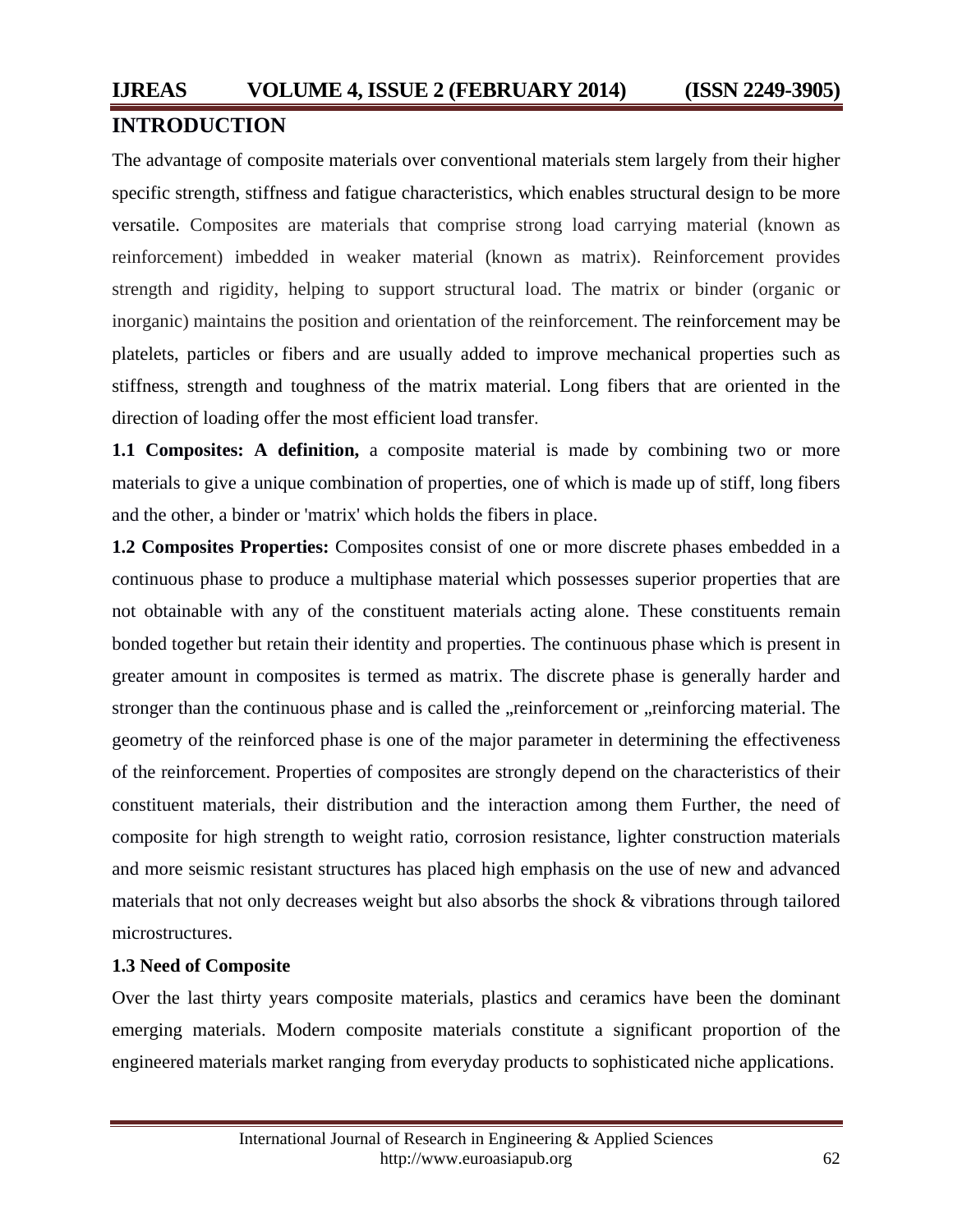The efforts to produce economically attractive composite components have resulted in several innovative manufacturing techniques currently being used in the composites industry. It is essential that there be an integrated effort in design, material, process, tooling, quality assurance, manufacturing, and even program management for composites to become competitive with metals. The composites industry has begun to recognize that the commercial applications of composites promise to offer much larger business opportunities than the aerospace sector due to the sheer size of transportation industry. Thus the shift of composite applications from aircraft to other commercial uses has become prominent in recent years.

The increased volume has resulted in an expected reduction in costs. High performance FRP can now be found in such diverse applications as composite armoring designed to resist explosive impacts, fuel cylinders for natural gas vehicles, windmill blades, industrial drive shafts, support beams of highway bridges and even paper making rollers. For certain applications, the use of composites rather than metals has in fact resulted in savings of both cost and weight.

Further, the need of composite for lighter construction materials and more seismic resistant structures has placed high emphasis on the use of new and advanced materials that not only decreases dead weight but also absorbs the shock & vibration through tailored microstructures.

Composites are now extensively being used for rehabilitation/strengthening of pre-existing structures that have to be retrofitted to make them seismic resistant, or to repair damage caused by seismic activity. Unlike conventional materials (e.g., steel), the properties of the composite material can be designed considering the structural aspects. The design of a structural component using composites involves both material and structural design. The use of composites will be a clear choice in many instances, material selection in others will depend on factors such as working lifetime requirements, number of items to be produced (run length), complexity of product shape, possible savings in assembly costs and on the experience & skills the designer in tapping the optimum potential of composites. In some instances, best results may be achieved through the use of composites in conjunction with traditional materials.

**1.4 Composites Classification** Composite materials can be classified in different ways.

The two broad classes of composites are:-

- (1) Particulate composites and
- (2) Fibrous composites.

#### **1.4.1 Particulate composites**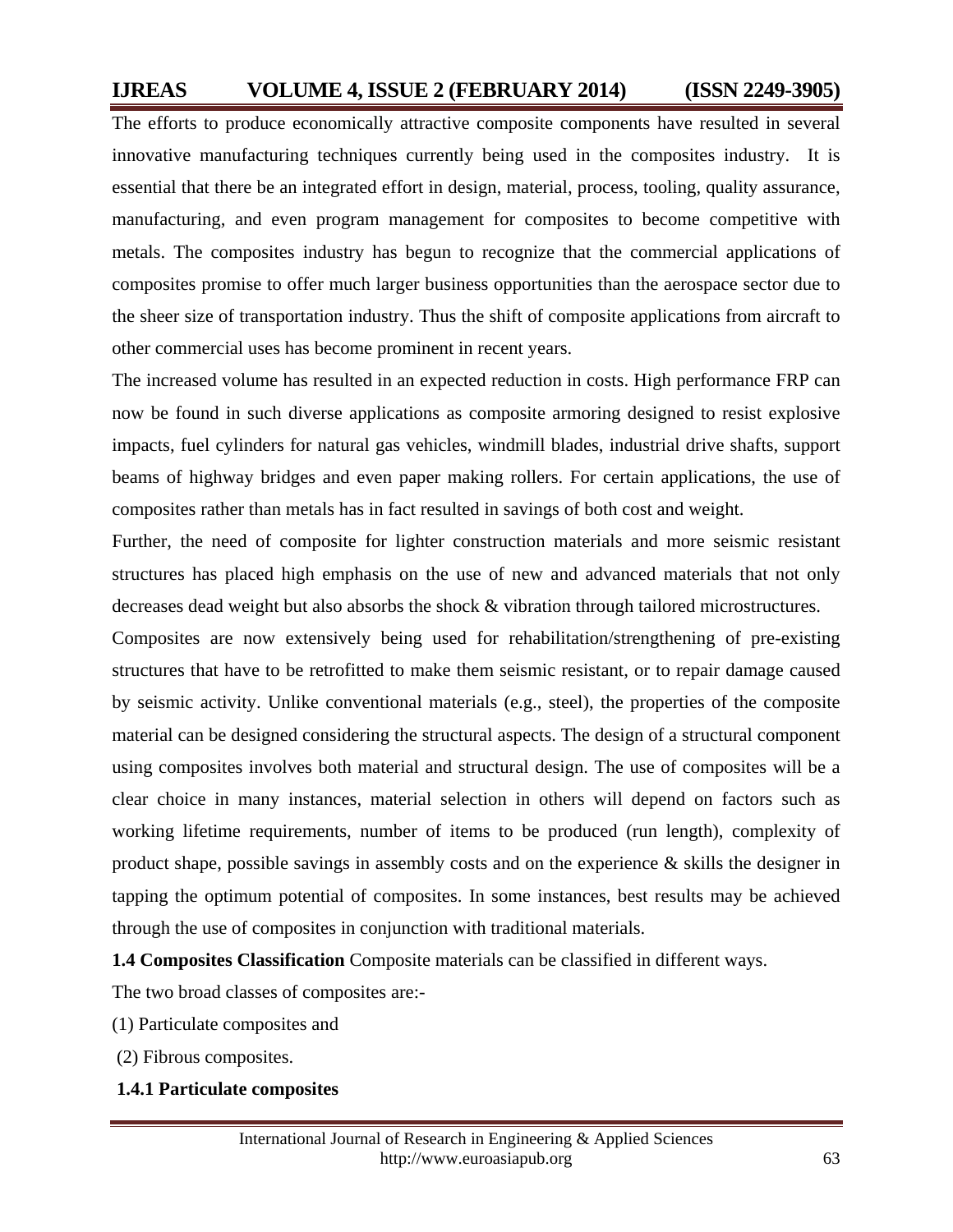A particulate composite is composed of particles suspended in a mixture. It may be spherical, cubic, tetragonal, a platelet, or other shape, but it is approximately equal. Normally, particles that are not very effective in improving fracture resistance; they increase the stiffness of the composite to a limited extent. There are two subclasses of particulates, flake and filled/skeletal. A flake composite is generally composed of flakes with large ratios of platform area to thickness, suspended in a matrix material. A filled/skeletal composite is composed of a continuous matrix filled. Particle fillers are widely used to improve the properties of matrix materials to modify the thermal and electrical conductivities, improve performance at elevated temperatures, reduce friction, increase wear and abrasion resistance, improve machinability, increase surface hardness and reduce shrinkage.

**1.4.2 Fibrous composites:** A fiber is defined by its length which is much greater than its cross sectional dimensions. Fibers are very effective in improving the fracture resistance of the matrix because reinforcement having a long dimension opposes the growth of cracks normal to the reinforcement that might otherwise lead to failure, particularly with brittle matrices. Fibers, because of their small cross- sectional dimensions, are not directly usable in engineering applications. They are, therefore, embedded in matrix materials to form fibrous composites. The matrix serves to bind the fibers together, transfer loads to the fibers and protect them against environmental attack and damage due to handling. Fibrous composite can be subdivided into continuous fiber (large aspect ratio), discontinuous (short) fiber (low aspect ratio) and hybrid.

**1.4.2.1 Continuous fibers:** Continuous fiber composites can be either single layer or multilayered. The single layer continuous fiber composites can be either unidirectional or woven, and multilayered composites are generally referred to as laminates. The material response of a continuous fiber composite is generally orthotropic.

**1.4.2.2 Discontinuous fibers:** Material systems composed of discontinuous reinforcements are considered single layer composites. The discontinuities can produce a material response that is anisotropic, but in many instances the random reinforcements produce nearly isotropic composites.

**1.4.2.3 Hybrid fibers:** These are the combination of more than one fiber.

**1.5 Types of Composites**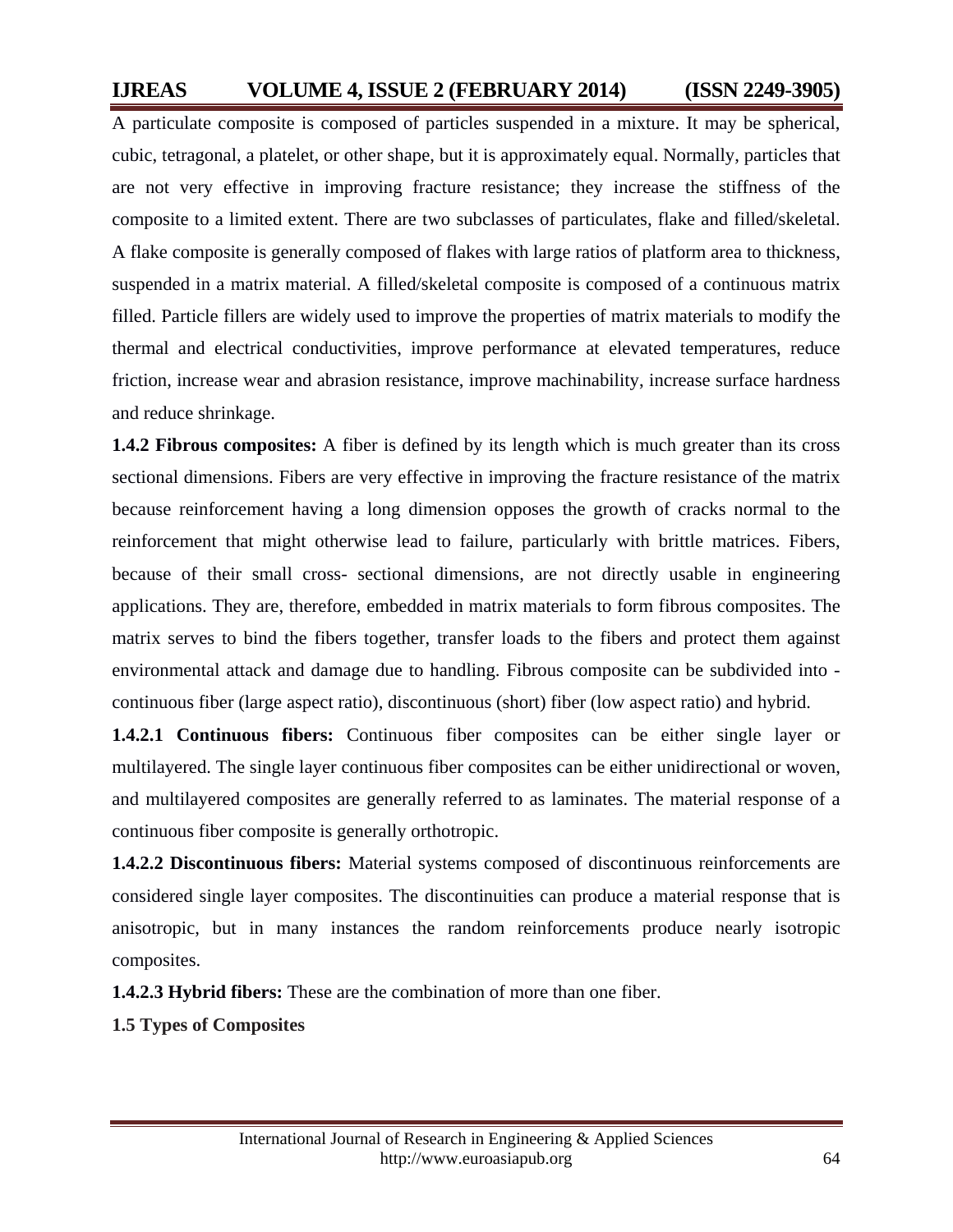For the sake of simplicity, however, composites can be grouped into categories based on the nature of the matrix each type possesses [7]. Methods of fabrication also vary according to physical and chemical properties of the matrices and reinforcing fibers.

#### **(a) Métal Matrix Composites (MMC)**

Metal matrix composites, as the name implies, have a metal matrix. Examples of matrices in such composites include aluminium, magnesium and titanium. The typical fiber includes carbon and silicon carbide. Metals are mainly reinforced to suit the needs of design. For example, the elastic stiffness and strength of metals can be increased, while large co-efficient of thermal expansion, and thermal and electrical conductivities of metals can be reduced by the addition of fibers such as silicon carbide.

#### **(b) Ceramic Matrix Composites (CMCs)**

Ceramic matrix composites have ceramic matrix such as alumina, calcium, alumina silicate reinforced by silicon carbide. The advantages of CMC include high strength, hardness, high service temperature limits for ceramics, chemical inertness and low density. Naturally resistant to high temperature, ceramic materials have a tendency to become brittle and to fracture. Composites successfully made with ceramic matrices are reinforced with silicon carbide fibers. These composites offer the same high temperature tolerance of super alloys but without such a high density. The brittle nature of ceramics makes composite fabrication difficult. Usually most CMC production procedures involve starting materials in powder form. There are four classes of ceramics matrices: glass (easy to fabricate because of low softening temperatures, include borosilicate and alumino silicates), conventional ceramics (silicon carbide, silicon nitride, aluminum oxide and zirconium oxide are fully crystalline), cement and concreted carbon components.

#### **(c) Polymère Matrix Composites (PMCs)**

The most common advanced composites are polymer matrix composites. These composites consist of a polymer thermoplastic or thermosetting reinforced by fiber (natural carbon or boron). These materials can be fashioned into a variety of shapes and sizes. They provide great strength and stiffness along with resistance to corrosion. The reason for these being most common is their low cost, high strength and simple manufacturing principles. Due to the low density of the constituents the polymer composites often show excellent specific properties.

## **EXPERIMENTAL PROCEDURE**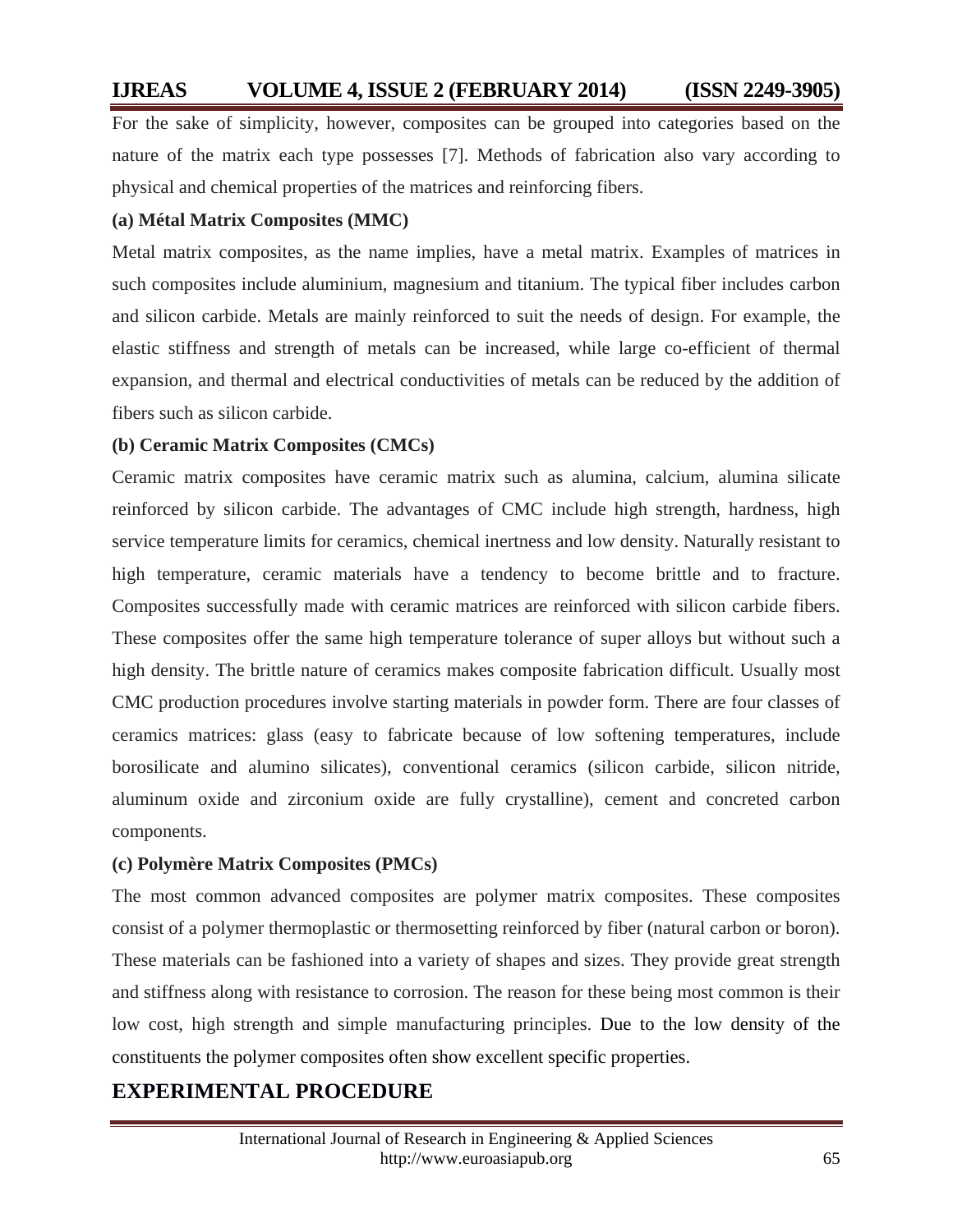The raw materials used in this work are:-

1. Coconut coir fiber

- 2. Epoxy resin
- 3. Hardener

#### **Composite Specimen Preparation**

#### **Preparation of Coconut coir fiber**

Coconut coir fiber is collected and cut in to a length of 20 mm approximately. These fibers are washed in water and then dried with the help of hair drier.

#### **Epoxy Resin and Hardener**

Epoxy resins are relatively low molecular weight pre-polymers capable of being processed under a variety of conditions. Two important advantages of these over unsaturated polyester resins are: first, they can be partially cured and stored in that state, and second they exhibit low shrinkage during cure. However, the viscosity of conventional epoxy resins is higher and they are more expensive compared to polyester resins. The cured resins have high chemical, corrosion resistance, good mechanical and thermal properties, outstanding adhesion to a variety of substrates, and good and electrical properties. Approximately 45% of the total amount of epoxy resins produced is used in protective coatings while the remaining is used in structural applications such as laminates and composites, tooling, moulding, casting, construction, adhesives, etc.

The type of epoxy resin used in the present investigation is Derakane 411-350 epoxy vinyl ester resin which chemically belongs to epoxide family. Epoxy resins are characterized by the presence of a three-member ring containing two carbons and an oxygen (epoxy group or epoxide or oxirane ring). Epoxy is the first liquid reaction product of bisphenol-A with excess of epichlorohidrin and this resin is known as Diglycidyl-Ether of Bisphenol-A (DGEBA). DGEBA is used extensively in industry due to its high fluidity, processing ease, and good physical properties of the cured of resin. Both the epoxy and hardener were supplied by Ashland Polymers, USA.

#### **Preparation of composite laminates**

Two wooden molds of dimension (150x150x3.5) mm and (130x80x3) mm was used for casting the composite sheet. First mold size is used for preparing the samples for tensile strength and second mold size is used to prepare the samples for flexural testing. The first group of samples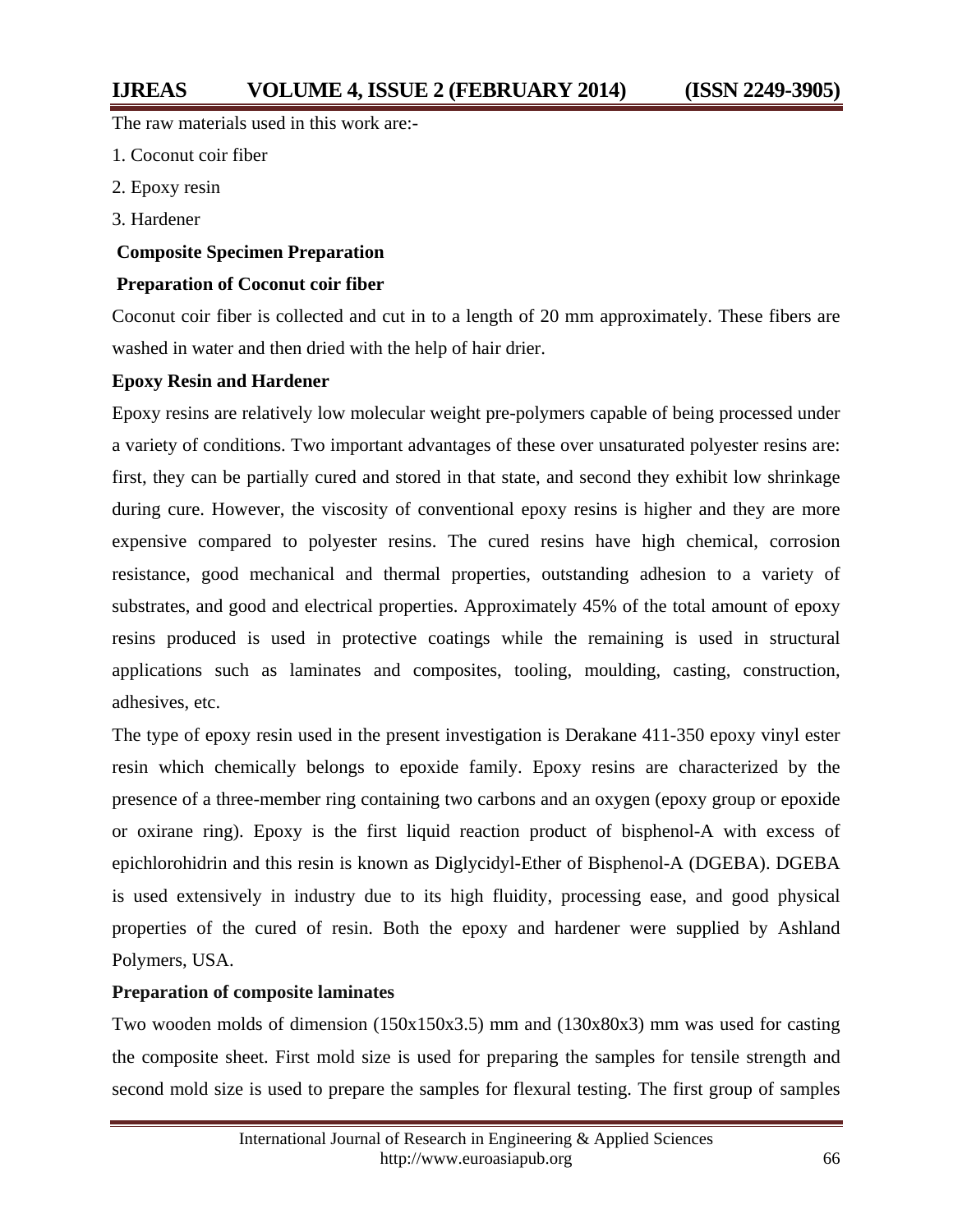was manufactured with 5, 10, 20, 25 and 30 % volume fraction of fibers**.** Usual hand lay-up technique was used for preparation of the samples. For different volume fraction of fibers, a calculated amount of epoxy resin and hardener (ratio of 10:1 by weight) was thoroughly mixed in a glass jar and placed in a vacuum chamber to remove air bubbles that got introduced. This procedure was performed for 10 minutes initially. The mixture was re-stirred and the vacuum procedure was performed again for 10 minutes for further removal of bubbles. Figure 3.1 illustrates the mold used to construct the composite. For quick and easy removal of composite sheets, mold release sheet was put over the glass plate and a mold release spray was applied at the inner surface of the mold. After keeping the mold on a glass sheet a thin layer (1mm mm thickness) of the mixture was poured. Then the required amount of fibers was distributed on the mixture. The remainder of the mixture was then poured into the mold. Care was taken to avoid formation of air bubbles. Pressure was then applied from the top and the mold was allowed to cure at room temperature for 72 hrs. During application of pressure some amount of mixture of epoxy and hardener squeezes out. Care has been taken to consider this loss during manufacturing of composite sheets. After 72 hrs the samples were taken out of the mold. Figure 3.2 shows the photograph of the composite and some of the specimen cut for further experimentation. After cutting they were kept in airtight container. The samples for tensile test, flexural test, SEM and hardness test are prepared in the following volume fractions.

#### **Volume fractions of different samples**

#### **S.No Composites Composition**

- 1. EBSF-1 Epoxy + Coconut coir fibre (0% Volume Fraction)
- 2. EBSF-2 Epoxy + Coconut coir fibre (5% Volume Fraction)
- 3. EBSF-3 Epoxy + Coconut coir fibre (10% Volume Fraction)
- 4. EBSF-4 Epoxy + Coconut coir fibre (20% Volume Fraction)
- 5. EBSF-5 Epoxy + Coconut coir fibre (25% Volume Fraction)
- 6. EBSF-6 Epoxy + Coconut coir fibre (30% Volume Fraction)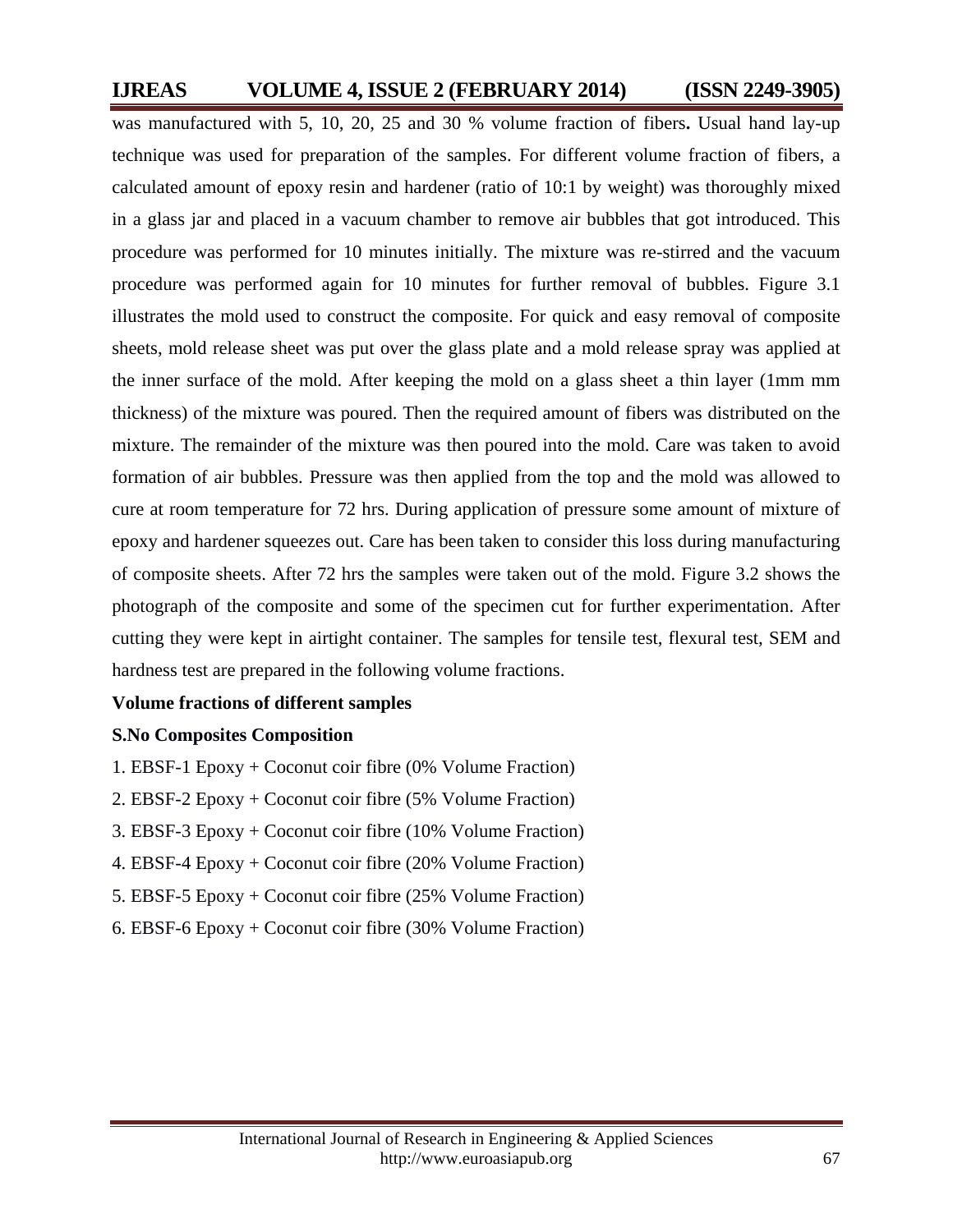

**Figure 1: Mold Preparation for preparing the sample** 



**Figure 2: Samples prepared for tensile test**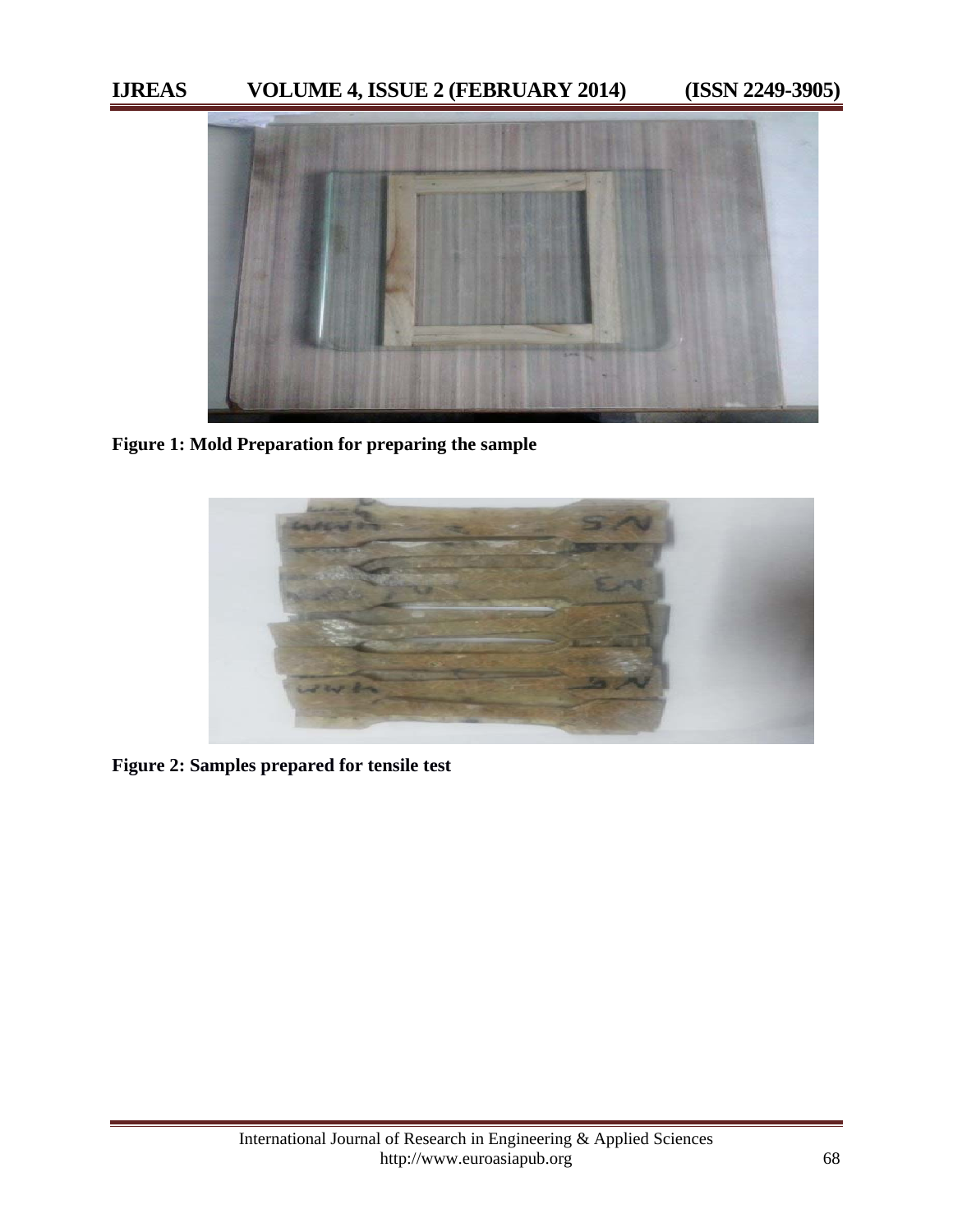

 **Figure 3: Samples prepared for flexural testing** 

## **CHARACTERIZATION OF MECHANICAL PROPERTIES**

.

Tensile and flexural tests were carried out on INSTRON 3382,100 kN Universal Testing Machine at a temperature of  $23\pm2^{\circ}$ C, and with relative humidity of  $50\pm5\%$ . Testing procedures were carried out in ASTM D638 for tensile tests and ASTM D790 for flexural tests. Summary of the entire test performed are shown in the Table 1

| <b>Testing</b> | <b>Machine Used</b>    | <b>Working</b>                 | No of             | <b>Standard</b> |
|----------------|------------------------|--------------------------------|-------------------|-----------------|
|                |                        | <b>Variables</b>               | <b>Specimen</b>   | <b>Used</b>     |
|                |                        |                                |                   |                 |
| Tensile        | 3382<br><b>INSTRON</b> | Load cell : 100                | $6 \times 5 = 30$ | ASTM D638       |
|                | <b>UTM</b>             | KN                             |                   |                 |
|                |                        | Rate: $5 \text{ mm/min}$       |                   |                 |
|                |                        |                                |                   |                 |
| Flexural       | <b>INSTRON</b><br>3382 | Load cell : 100                | $6 \times 5 = 30$ | ASTM D790       |
|                | <b>UTM</b>             | KN                             |                   |                 |
|                |                        | 1.32<br>Rate<br>$\ddot{\cdot}$ |                   |                 |
|                |                        | mm/min                         |                   |                 |
|                |                        |                                |                   |                 |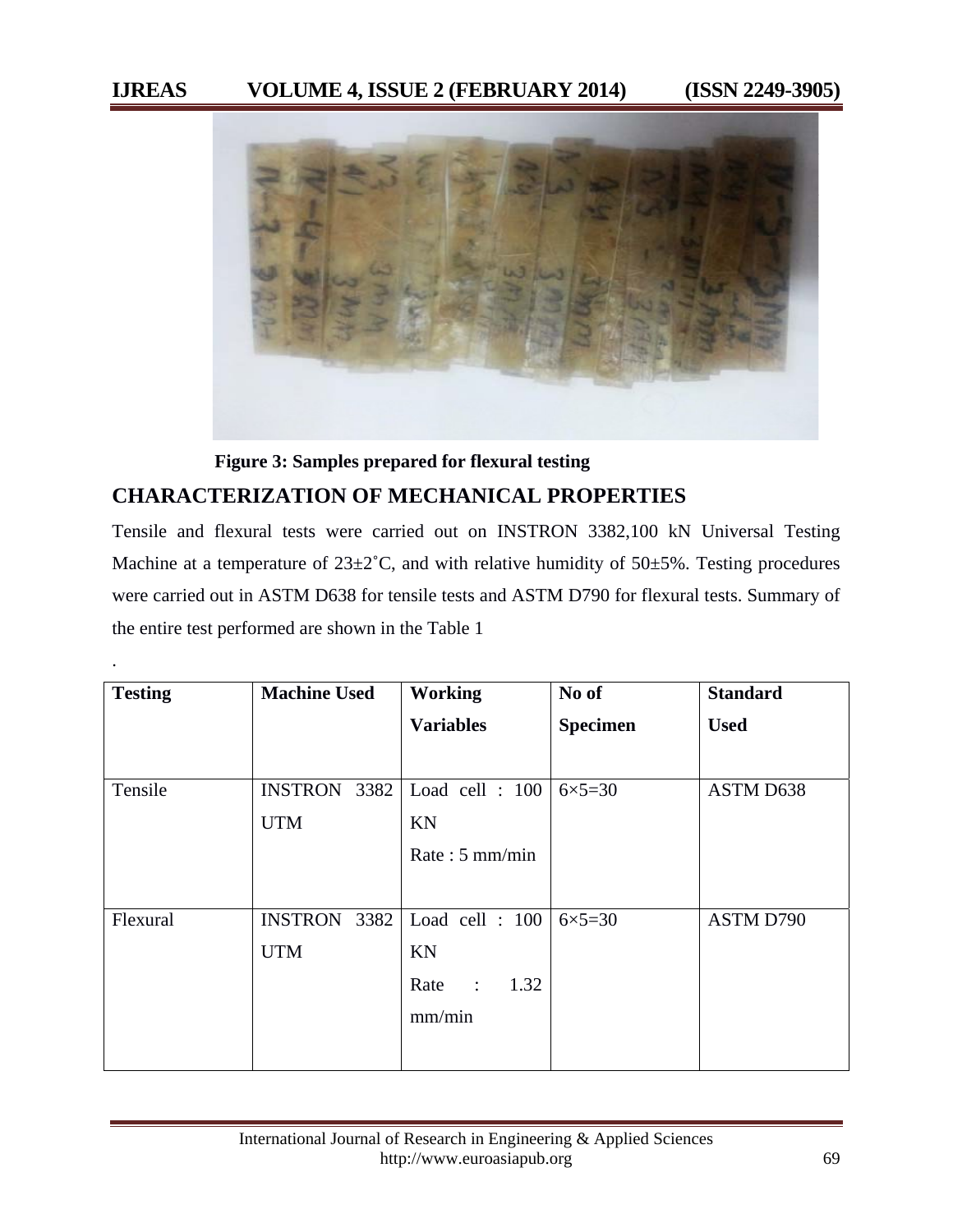**Table 3.2: Summary of tests** 

### **RESULT**

|                         | <b>Fiber</b>   | <b>Orientation</b> | <b>Tensile</b>  | <b>Flexural</b> | <b>Hardness</b> |
|-------------------------|----------------|--------------------|-----------------|-----------------|-----------------|
| S.No                    | <b>Content</b> | $(\text{deg})$     | <b>Strength</b> | <b>Strength</b> | (HRL)           |
|                         | $(\%)$         |                    | (MPa)           | (MPa)           |                 |
| -1                      | $\blacksquare$ | Random             | 18.61           | 19.03           | 46              |
| $\overline{2}$          | 5              | Random             | 24.56           | 23.84           | 52              |
| $\overline{3}$          | 10             | Random             | 29.03           | 31.54           | 59              |
| $\overline{\mathbf{4}}$ | <b>20</b>      | Random             | 37.32           | 41.32           | 67              |
| 5                       | 25             | Random             | 43.02           | 49.81           | 79              |
| 6                       | 30             | Random             | 38.67           | 43.73           | 82              |

**Table: Mechanical properties with varying % of coconut coir fiber** 

## **CONCLUSION**

The results of the work shows that a useful composite with good properties could be successfully developed using coconut coir fiber as reinforcing agent for the polymers matrix. From this, several conclusions can be drawn regarding to mechanical properties of composite (tensile, flexural and micro hardness) to the effect of content of the fiber.

As the fiber content in unsaturated polymer increased in term of volume %, the Tensile strength increased slowly till 25 %. It is found that the tensile strength declined as the fiber concentration in composite increased. The increase of fiber-to-fiber interaction and dispersion problem in matrix has contributed to this phenomenon

Flexural strength and hardness also increases up to 25% and then starts decreasing.

Finally to summarize everything, coconut coir fiber has enhanced tensile properties, flexural as well as impact properties of the unsaturated polymers. The study has demonstrated the optimum for peak performance for tensile and flexural testing at 25 % of fiber content.

## **FUTURE WORKS**

The results of this study suggested a number of new avenues for research in future. They are: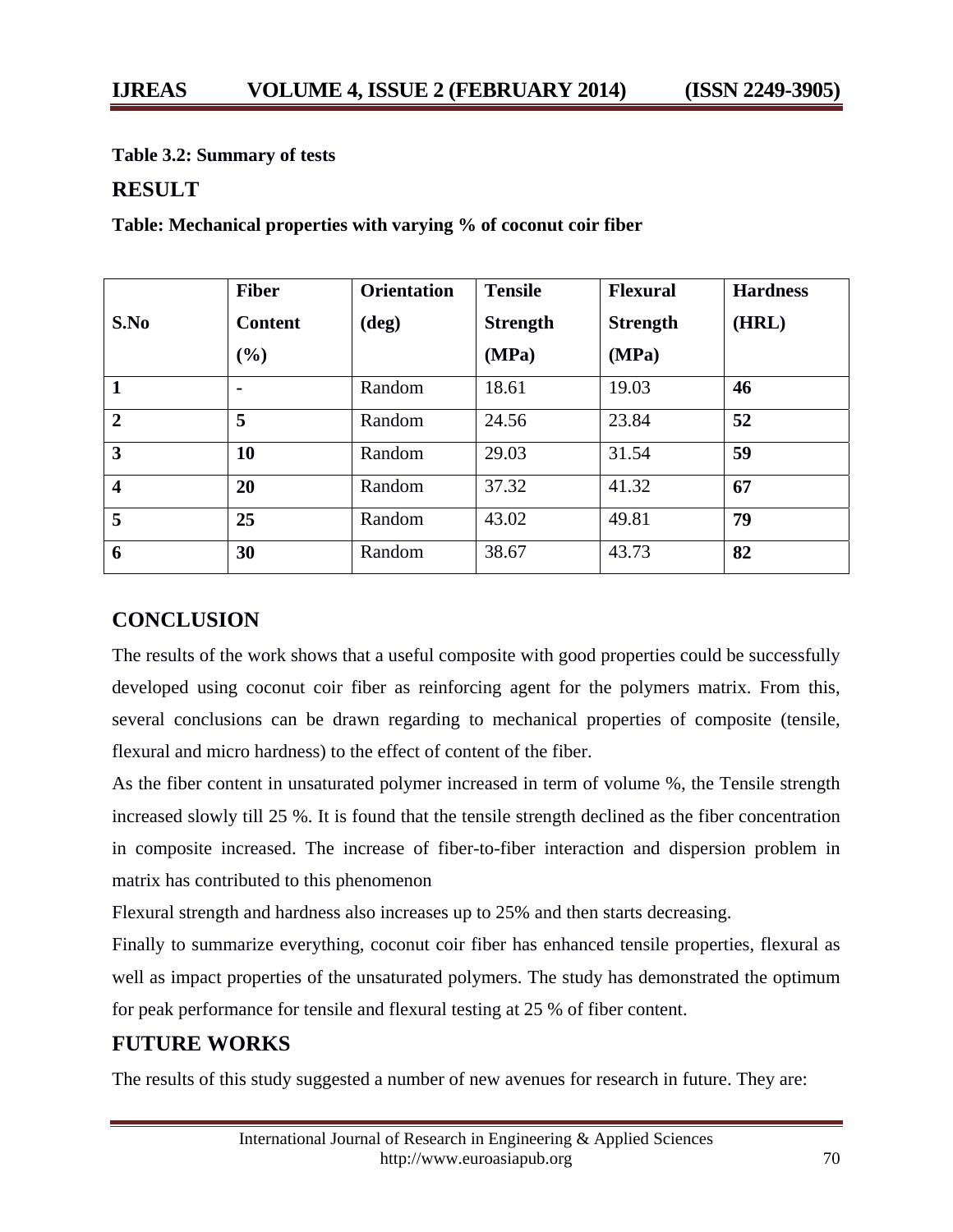- Determination of chemical constituents inside the local abundant coconut coir fiber to the extent of chemical content and its effects to certain properties.
- The work should be extended to study other properties such as creep, fatigue, compressive, shear strength, chemical resistance and electrical properties.
- The usage of different types of chemical promoters and coupling agents can be studied.
- Other epoxy-hardener polymeric matrix system can be studied.
- Hybrid composite comprising other fiber (such as glass fiber) with coconut coir fiber can be studied as this will definitely yield better performance of composite system.
- The above results can be more precise by optimizing the above data.
- Chemical treatment of fibers can be done. It can improve the mechanical properties of the composite.
- Different composites can be prepared with different length of fibers. Length can be a factor in improving the mechanical properties of the composites.
- Different composites can be prepared by placing the fibers at different angles. This can affect the mechanical properties of the composites.

## **REFERENCES**

 [1] Mueller D.H and Krobjilowski A, "New Discovery in the Properties of Composites Reinforced with Natural Fibers", Journal of Industrial Textiles, 33(2), 2003, pp.111-129. [2] Rai, A., Jha, C.N., Natural fiber composite and its potential as building material. *BMTPC*  Seminar.

[3] Mohanty K, Misra M and Drzal L. T, (2005) Natural Fibers**,** Biopolymers and Biocomposites**,** Boca Raton, FL, CRC Press**,** Taylor & Francis Group, 2005, pp. 875. [4] Mahlberg R, Paajanen L, Nurmi A, Kivistö A, Koskela K and Rowell R.M, "Effect of chemical modification of wood on the mechanical and adhesion properties of wood fiber/polypropylene fiber and polypropylene/veneer composites", Holz als Roh- und Werkstoff, 59(5), 2000, pp. 319-326.

[5] Mohanty A. K, Khan M. A and Hinrichsen G, "Influence of chemical surface modification on the properties of biodegradable jute fabrics-polyester amide composite", Composites: Part A, 31, 2000, pp. 143-150.

[6] Mohanty A. K, Khan M. A and Hinrichsen G, "Surface modification of jute and its influence on performance of biodegradable jute-fabric/Biopol composites", Composites